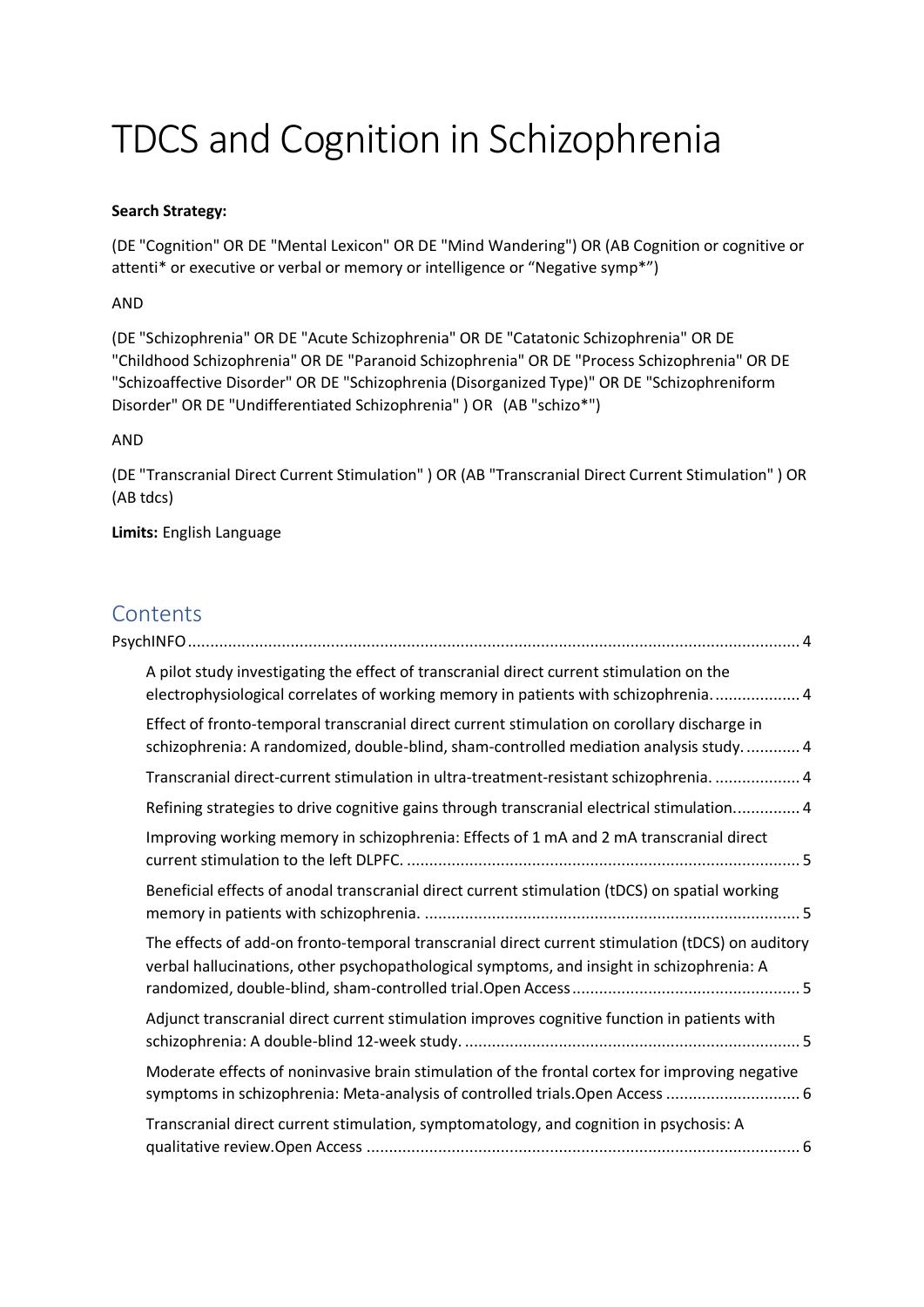| Non-invasive brain stimulation for negative symptoms in schizophrenia: An updated systematic                                                                                                         |
|------------------------------------------------------------------------------------------------------------------------------------------------------------------------------------------------------|
| Parameter-based evaluation of attentional impairments in schizophrenia and their modulation                                                                                                          |
| Effect of transcranial direct current stimulation on functional capacity in schizophrenia: A study                                                                                                   |
| Effects of transcranial direct current stimulation on the auditory mismatch negativity response                                                                                                      |
| Possible facilitative effects of repeated anodal transcranial direct current stimulation on<br>functional outcome 1 month later in schizophrenia: An open trial. Open Access7                        |
| Enhancing neuroplasticity to augment cognitive remediation in schizophrenia. Open Access  7                                                                                                          |
| Stimulating thought: A functional MRI study of transcranial direct current stimulation in                                                                                                            |
| Can repetitive transcranial magnetic stimulation improve neurocognition in schizophrenia when                                                                                                        |
| Stimulating cognition in schizophrenia: A controlled pilot study of the effects of prefrontal                                                                                                        |
| 'Does a combination of virtual reality, neuromodulation and neuroimaging provide a<br>comprehensive platform for neurorehabilitation? - A narrative review of the literature':                       |
| Transcranial direct current stimulation over the dorsolateral prefrontal cortex in schizophrenia:                                                                                                    |
| Preliminary investigation of the effects of y-tACS on working memory in schizophrenia 8                                                                                                              |
| Prefrontal transcranial direct current stimulation for treatment of schizophrenia with<br>predominant negative symptoms: A double-blind, sham-controlled proof-of-concept study 9                    |
| Effect of transcranial direct current stimulation (tDCS) over the prefrontal cortex combined with<br>cognitive training for treating schizophrenia: A sham-controlled randomized clinical trial.Open |
| Does a combination of virtual reality, neuromodulation and neuroimaging provide a<br>comprehensive platform for neurorehabilitation? A narrative review of the literature. Open                      |
| Transcranial stimulation of the dorsolateral prefrontal cortex prevents stress-induced working                                                                                                       |
| TDCS produces incremental gain when combined with working memory training in patients with                                                                                                           |
| Effects of transcranial direct current stimulation (tDCS) on cognition, symptoms, and smoking in                                                                                                     |
| Left dorsolateral prefrontal cortex anodal tDCS effects on negative symptoms in schizophrenia.                                                                                                       |
| The effect of transcranial Direct Current Stimulation on gamma activity and working memory in                                                                                                        |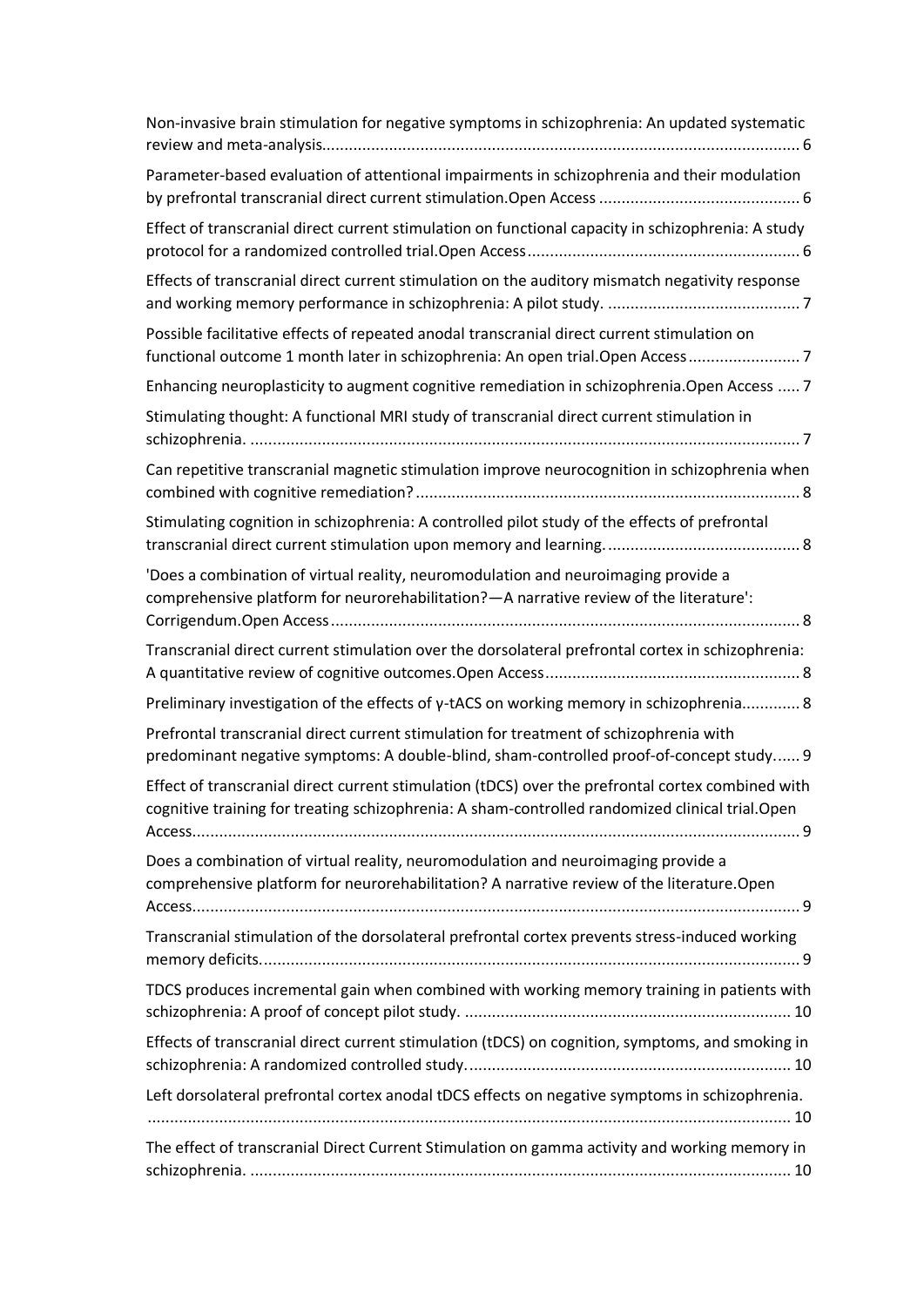| Targeting negative symptoms in schizophrenia: Results from a proof-of-concept trial assessing                                                                                             |
|-------------------------------------------------------------------------------------------------------------------------------------------------------------------------------------------|
| Synchronizing theta oscillations with direct-current stimulation strengthens adaptive control in                                                                                          |
| The effect of transcranial direct current stimulation on social cognition in schizophrenia: A                                                                                             |
| Transcranial direct current stimulation to enhance cognitive remediation in schizophrenia 11                                                                                              |
| Smoking restores impaired LTD-like plasticity in schizophrenia: A transcranial direct current                                                                                             |
| Transcranial direct current stimulation for memory enhancement: From clinical research to                                                                                                 |
| An investigation into the effects of tDCS dose on cognitive performance over time in patients                                                                                             |
| Can transcranial direct current stimulation (tDCS) alleviate symptoms and improve cognition in                                                                                            |
| Modulation of corollary discharge dysfunction in schizophrenia by tDCS: Preliminary evidence.                                                                                             |
| Working memory improvement with non-invasive brain stimulation of the dorsolateral                                                                                                        |
|                                                                                                                                                                                           |
| Prefrontal transcranial direct current stimulation (tDCS) changes negative symptoms and<br>functional connectivity MRI (fcMRI) in a single case of treatment-resistant schizophrenia.  13 |
| Effects of transcranial direct current stimulation during sleep on memory performance in                                                                                                  |
| Neuroplasticity-based brain stimulation interventions in the study and treatment of                                                                                                       |
| Can noninvasive brain stimulation enhance cognition in neuropsychiatric disorders?  14                                                                                                    |
|                                                                                                                                                                                           |
| Improving working memory: Exploring the effect of transcranial random noise stimulation and<br>transcranial direct current stimulation on the dorsolateral prefrontal cortex.  14         |
| Transcranial direct current stimulation influences probabilistic association learning in                                                                                                  |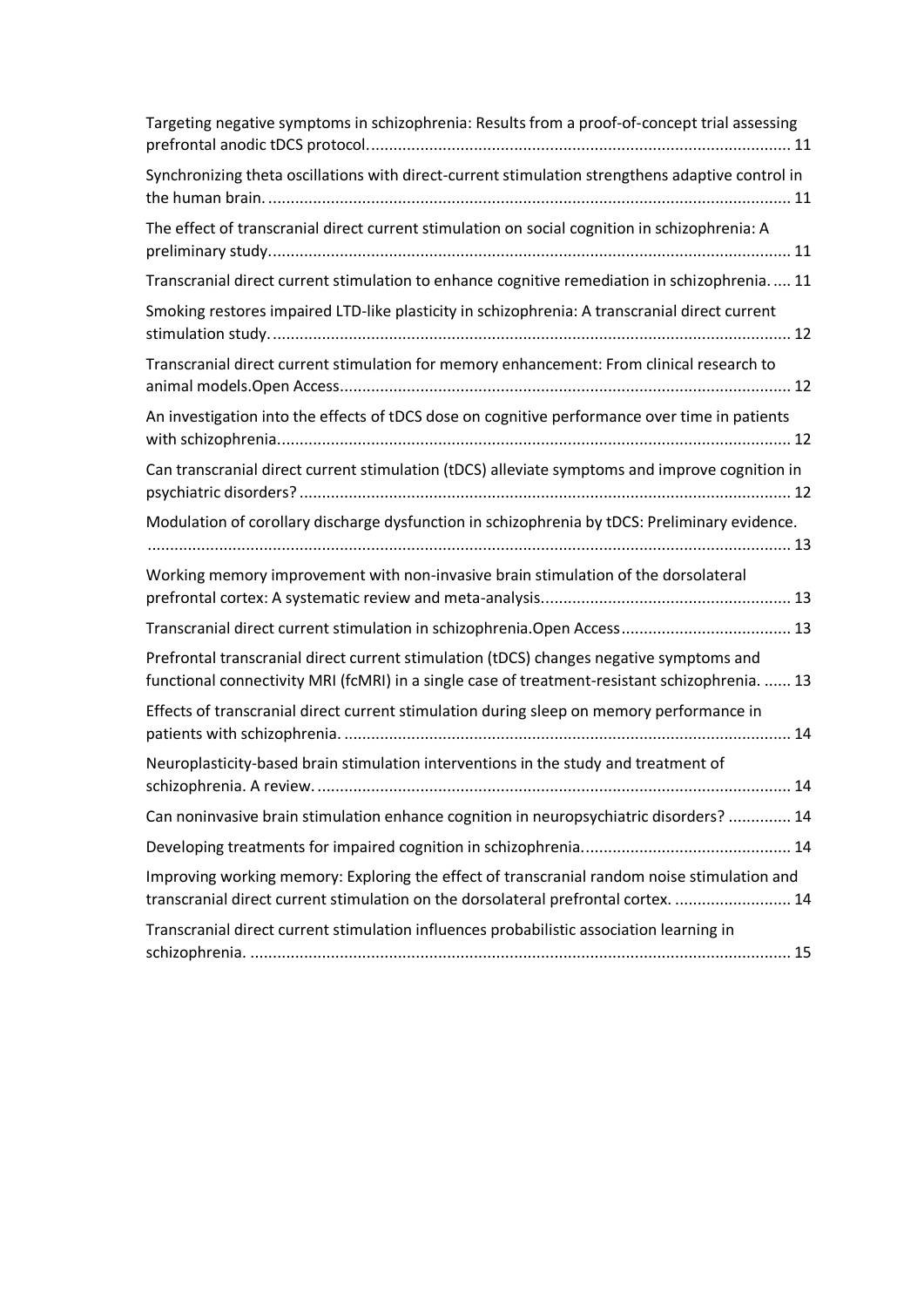# <span id="page-3-0"></span>PsychINFO

<span id="page-3-1"></span>A pilot study investigating the effect of transcranial direct current stimulation on the electrophysiological correlates of working memory in patients with schizophrenia. Academic Journal

Moon, Sun-Young; Kim, Minah; Hwang, Wu Jeong; Lee, Tae Young; Kwon, Jun Soo; Psychiatry Research: Neuroimaging, Vol 284, Feb 28, 2019 pp. 9-12. Publisher: Elsevier Science; [Journal Article]

Subjects: Cognition; Evoked Potentials; Schizophrenia; Short Term Memory; Transcranial Direct Current Stimulation

<span id="page-3-2"></span>Effect of fronto-temporal transcranial direct current stimulation on corollary discharge in schizophrenia: A randomized, double-blind, sham-controlled mediation analysis study. Academic Journal

Bose, Anushree; Nawani, Hema; Agarwal, Sri Mahavir; Shivakumar, Venkataram; Kalmady, Sunil V.; Shenoy, Sonia; Sreeraj, Vanteemar S.; Narayanaswamy, Janardhanan C.; Kumar, Devvarta; Venkatasubramanian, Ganesan; Schizophrenia Research, Vol 204, Feb, 2019 pp. 411-412. Publisher: Elsevier Science; [Letter]

Subjects: Auditory Hallucinations; Electrical Stimulation; Frontal Lobe; Schizophrenia; Temporal Lobe; Adulthood (18 yrs & older); Male; Female

<span id="page-3-3"></span>Transcranial direct-current stimulation in ultra-treatment-resistant schizophrenia. Academic Journal

Lindenmayer, J. P.; Kulsa, Mila Kirstie C.; Sultana, Tania; Kaur, Amandeep; Yang, Ran; Ljuri, Isidora; Parker, Benedicto; Khan, Anzalee; Brain Stimulation, Vol 12(1), Jan-Feb, 2019 pp. 54-61. Publisher: Elsevier Science; [Journal Article]

Subjects: Auditory Hallucinations; Cognitive Ability; Electrical Brain Stimulation; Schizophrenia; Treatment Resistant Disorders; Adulthood (18 yrs & older); Young Adulthood (18-29 yrs); Thirties (30-39 yrs); Middle Age (40-64 yrs); Aged (65 yrs & older); Male; Female

<span id="page-3-4"></span>Refining strategies to drive cognitive gains through transcranial electrical stimulation. Academic Journal

Mehta, Urvakhsh Meherwan; Schizophrenia Research, Vol 202, Dec, 2018 pp. 46-47. Publisher: Elsevier Science; [Comment/Reply]

Subjects: Electrical Brain Stimulation; Schizophrenia; Short Term Memory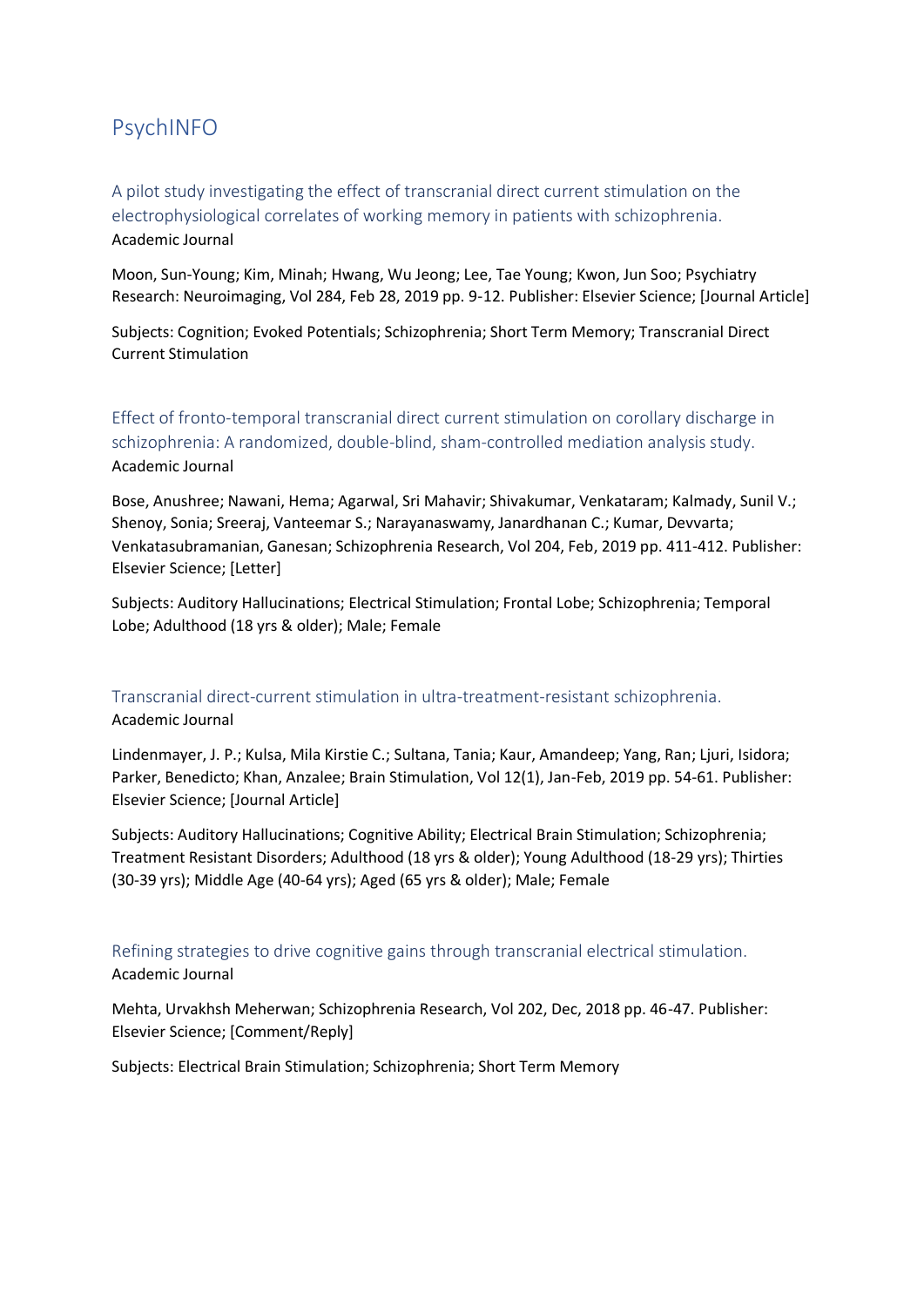## <span id="page-4-0"></span>Improving working memory in schizophrenia: Effects of 1 mA and 2 mA transcranial direct current stimulation to the left DLPFC. Academic Journal

Papazova, Irina; Strube, Wolfgang; Becker, Benedikt; Henning, Bettina; Schwippel, Tobias; Fallgatter, Andreas J.; Padberg, Frank; Palm, Ulrich; Falkai, Peter; Plewnia, Christian; Hasan, Alkomiet; Schizophrenia Research, Vol 202, Dec, 2018 pp. 203-209. Publisher: Elsevier Science; [Journal Article]

Subjects: Electrical Brain Stimulation; Prefrontal Cortex; Schizophrenia; Short Term Memory; Adulthood (18 yrs & older); Male; Female

<span id="page-4-1"></span>Beneficial effects of anodal transcranial direct current stimulation (tDCS) on spatial working memory in patients with schizophrenia.

Academic Journal

Schwippel, T.; Papazova, I.; Strube, W.; Fallgatter, A. J.; Hasan, A.; Plewnia, C.; European Neuropsychopharmacology, Vol 28(12), Dec, 2018 pp. 1339-1350. Publisher: Elsevier Science; [Journal Article]

Subjects: Schizophrenia; Severity (Disorders); Spatial Memory; Transcranial Direct Current Stimulation; Adulthood (18 yrs & older); Young Adulthood (18-29 yrs); Thirties (30-39 yrs); Middle Age (40-64 yrs); Male; Female

<span id="page-4-2"></span>The effects of add-on fronto-temporal transcranial direct current stimulation (tDCS) on auditory verbal hallucinations, other psychopathological symptoms, and insight in schizophrenia: A randomized, double-blind, sham-controlled trial.Open Access Academic Journal

Chang, Chuan-Chia; Tzeng, Nian-Sheng; Chao, Che-Yi; Yeh, Chin-Bin; Chang, Hsin-An; International Journal of Neuropsychopharmacology, Vol 21(11), Nov, 2018 pp. 979-987. Publisher: Oxford University Press; [Journal Article]

Subjects: Schizophrenia; Transcranial Magnetic Stimulation; Treatment Effectiveness Evaluation; Adulthood (18 yrs & older); Young Adulthood (18-29 yrs); Thirties (30-39 yrs); Middle Age (40-64 yrs); Aged (65 yrs & older); Male; Female

<span id="page-4-3"></span>Adjunct transcranial direct current stimulation improves cognitive function in patients with schizophrenia: A double-blind 12-week study.

#### Academic Journal

Jeon, Dong-Wook; Jung, Do-Un; Kim, Sung-Jin; Shim, Joo-Cheol; Moon, Jung-Joon; Seo, Young-Soo; Jung, Sung-Soo; Seo, Beom-Joo; Kim, Jeong-Eun; Oh, Minkyung; Kim, You-Na; Schizophrenia Research, Vol 197, Jul, 2018 pp. 378-385. Publisher: Elsevier Science; [Journal Article]

Subjects: Cognitive Ability; Major Depression; Schizophrenia; Symptoms; Transcranial Magnetic Stimulation; Adulthood (18 yrs & older); Male; Female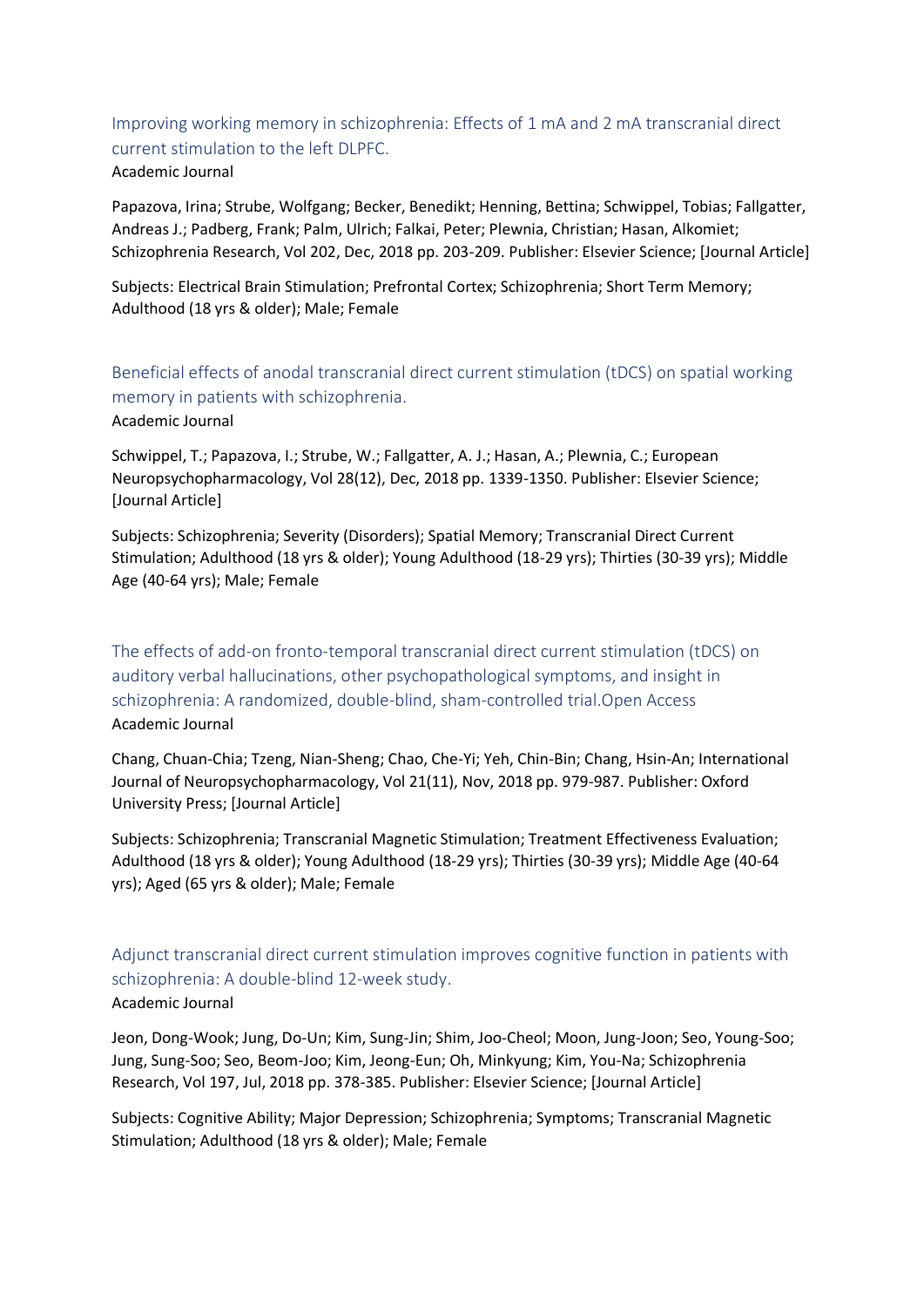<span id="page-5-0"></span>Moderate effects of noninvasive brain stimulation of the frontal cortex for improving negative symptoms in schizophrenia: Meta-analysis of controlled trials.Open Access Academic Journal

Aleman, André; Enriquez-Geppert, Stefanie; Knegtering, Henderikus; Dlabac-de Lange, Jozarni J.; Neuroscience and Biobehavioral Reviews, Vol 89, Jun, 2018 pp. 111-118. Publisher: Elsevier Science; [Journal Article]

Subjects: Electrical Brain Stimulation; Schizophrenia; Transcranial Magnetic Stimulation

<span id="page-5-1"></span>Transcranial direct current stimulation, symptomatology, and cognition in psychosis: A qualitative review.Open Access

#### Academic Journal

Gupta, Tina; Kelley, Nicholas J.; Pelletier-Baldelli, Andrea; Mittal, Vijay A.; Frontiers in Behavioral Neuroscience, Vol 12, May 28, 2018 ArtID: 94. Publisher: Frontiers Media S.A.; [Journal Article]

Subjects: Electrical Brain Stimulation; Neurocognition; Psychiatric Symptoms; Psychosis; Schizophrenia

<span id="page-5-2"></span>Non-invasive brain stimulation for negative symptoms in schizophrenia: An updated systematic review and meta-analysis.

#### Academic Journal

Osoegawa, Caio; Gomes, July Silveira; Grigolon, Ruth Bartelli; Brietzke, Elisa; Gadelha, Ary; Lacerda, Acioly L.T.; Dias, Álvaro Machado; Cordeiro, Quirino; Laranjeira, Ronaldo; de Jesus, Danilo; Daskalakis, Zafiris Jeff; Brunelin, Jerome; Cordes, Joachim; Trevizol, Alisson Paulino; Schizophrenia Research Publisher: Elsevier Science;

Subjects: Transcranial Direct Current Stimulation

<span id="page-5-3"></span>Parameter-based evaluation of attentional impairments in schizophrenia and their modulation by prefrontal transcranial direct current stimulation.Open Access Academic Journal

Gögler, Nadine; Papazova, Irina; Oviedo-Salcedo, Tatiana; Filipova, Nina; Strube, Wolfgang; Funk, Johanna; Müller, Hermann J.; Finke, Kathrin; Hasan, Alkomiet; Frontiers in Psychiatry, Vol 8, Nov 29, 2017 ArtID: 259. Publisher: Frontiers Media S.A.; [Journal Article]

Subjects: Prefrontal Cortex; Schizophrenia; Transcranial Magnetic Stimulation; Adulthood (18 yrs & older); Male; Female

<span id="page-5-4"></span>Effect of transcranial direct current stimulation on functional capacity in schizophrenia: A study protocol for a randomized controlled trial.Open Access Academic Journal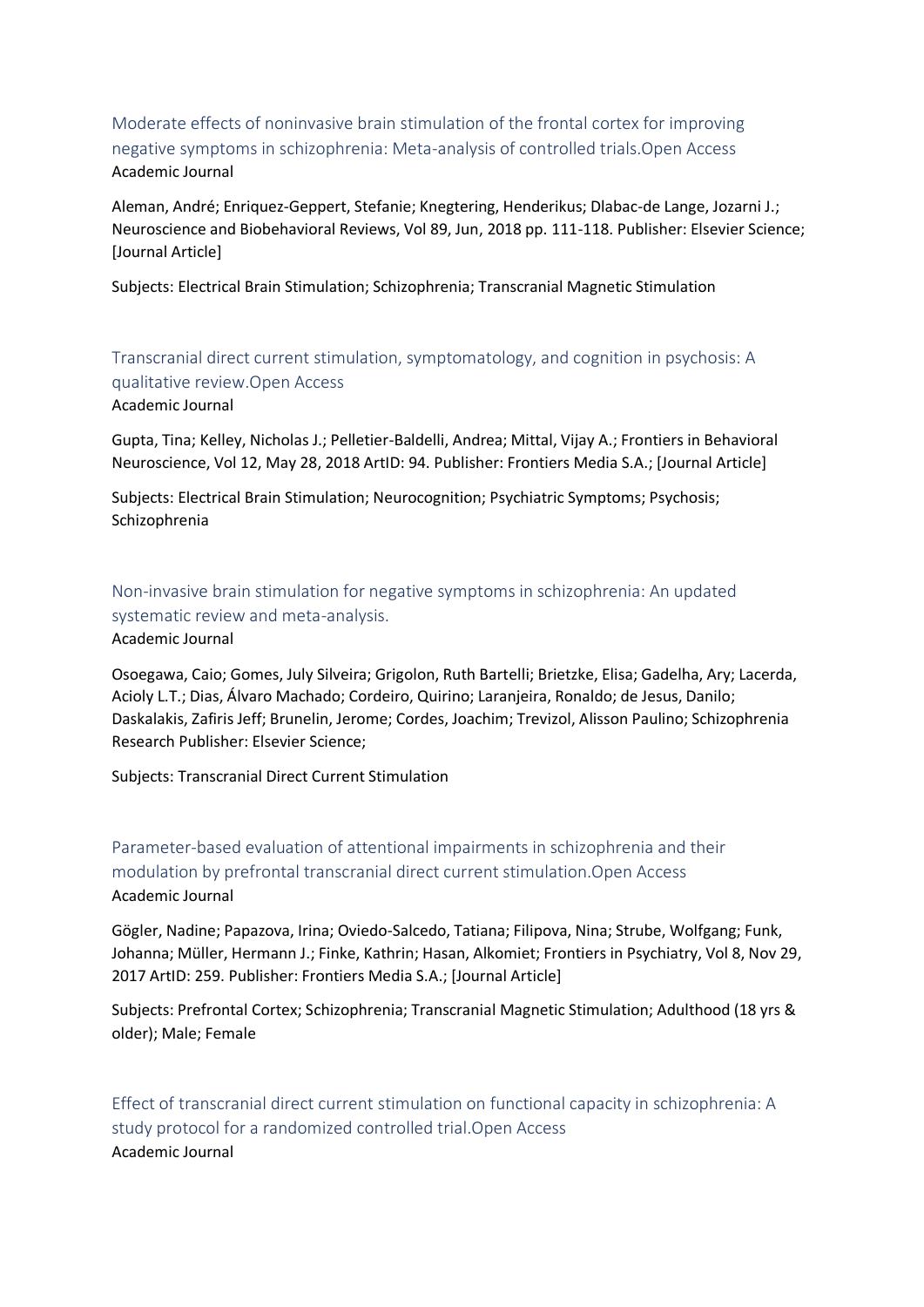Narita, Zui; Inagawa, Takuma; Maruo, Kazushi; Sueyoshi, Kazuki; Sumiyoshi, Tomiki; Frontiers in Psychiatry, Vol 8, Nov 13, 2017 ArtID: 233. Publisher: Frontiers Media S.A.; [Journal Article]

Subjects: Activities of Daily Living; Cognitive Processes; Intervention; Schizophrenia; Transcranial Magnetic Stimulation; Adulthood (18 yrs & older); Young Adulthood (18-29 yrs); Thirties (30-39 yrs); Middle Age (40-64 yrs); Aged (65 yrs & older)

<span id="page-6-0"></span>Effects of transcranial direct current stimulation on the auditory mismatch negativity response and working memory performance in schizophrenia: A pilot study. Academic Journal

Impey, Danielle; Baddeley, Ashley; Nelson, Renee; Labelle, Alain; Knott, Verner; Journal of Neural Transmission, Vol 124(11), Nov, 2017 pp. 1489-1501. Publisher: Springer; [Journal Article]

Subjects: Electrical Stimulation; Schizophrenia; Short Term Memory; Mismatch Negativity; Transcranial Direct Current Stimulation; Adulthood (18 yrs & older); Young Adulthood (18-29 yrs); Thirties (30-39 yrs); Middle Age (40-64 yrs); Male; Female

<span id="page-6-1"></span>Possible facilitative effects of repeated anodal transcranial direct current stimulation on functional outcome 1 month later in schizophrenia: An open trial.Open Access Academic Journal

Narita, Zui; Inagawa, Takuma; Sueyoshi, Kazuki; Lin, Crystal; Sumiyoshi, Tomiki; Frontiers in Psychiatry, Vol 8, Sep 29, 2017 ArtID: 184. Publisher: Frontiers Media S.A.; [Journal Article]

Subjects: Activities of Daily Living; Brain Stimulation; Schizophrenia; Transcranial Magnetic Stimulation; Transcranial Direct Current Stimulation; Adulthood (18 yrs & older); Male; Female

<span id="page-6-2"></span>Enhancing neuroplasticity to augment cognitive remediation in schizophrenia.Open Access Academic Journal

Jahshan, Carol; Rassovsky, Yuri; Green, Michael F.; Frontiers in Psychiatry, Vol 8, Sep 27, 2017 ArtID: 191. Publisher: Frontiers Media S.A.; [Journal Article]

Subjects: Neural Plasticity; Schizophrenia; Brain Training; Neuromodulation; Transcranial Direct Current Stimulation

<span id="page-6-3"></span>Stimulating thought: A functional MRI study of transcranial direct current stimulation in schizophrenia.

#### Academic Journal

Orlov, Natasza D.; O'Daly, Owen; Tracy, Derek K.; Daniju, Yusuf; Hodsoll, John; Valdearenas, Lorena; Rothwell, John; Shergill, Sukhi S.; Brain: A Journal of Neurology, Vol 140(9), Sep, 2017 pp. 2490-2497. Publisher: Oxford University Press; [Journal Article]

Subjects: Schizophrenia; Short Term Memory; Executive Function; Diffusion Tensor Imaging; Transcranial Direct Current Stimulation; Adulthood (18 yrs & older); Male; Female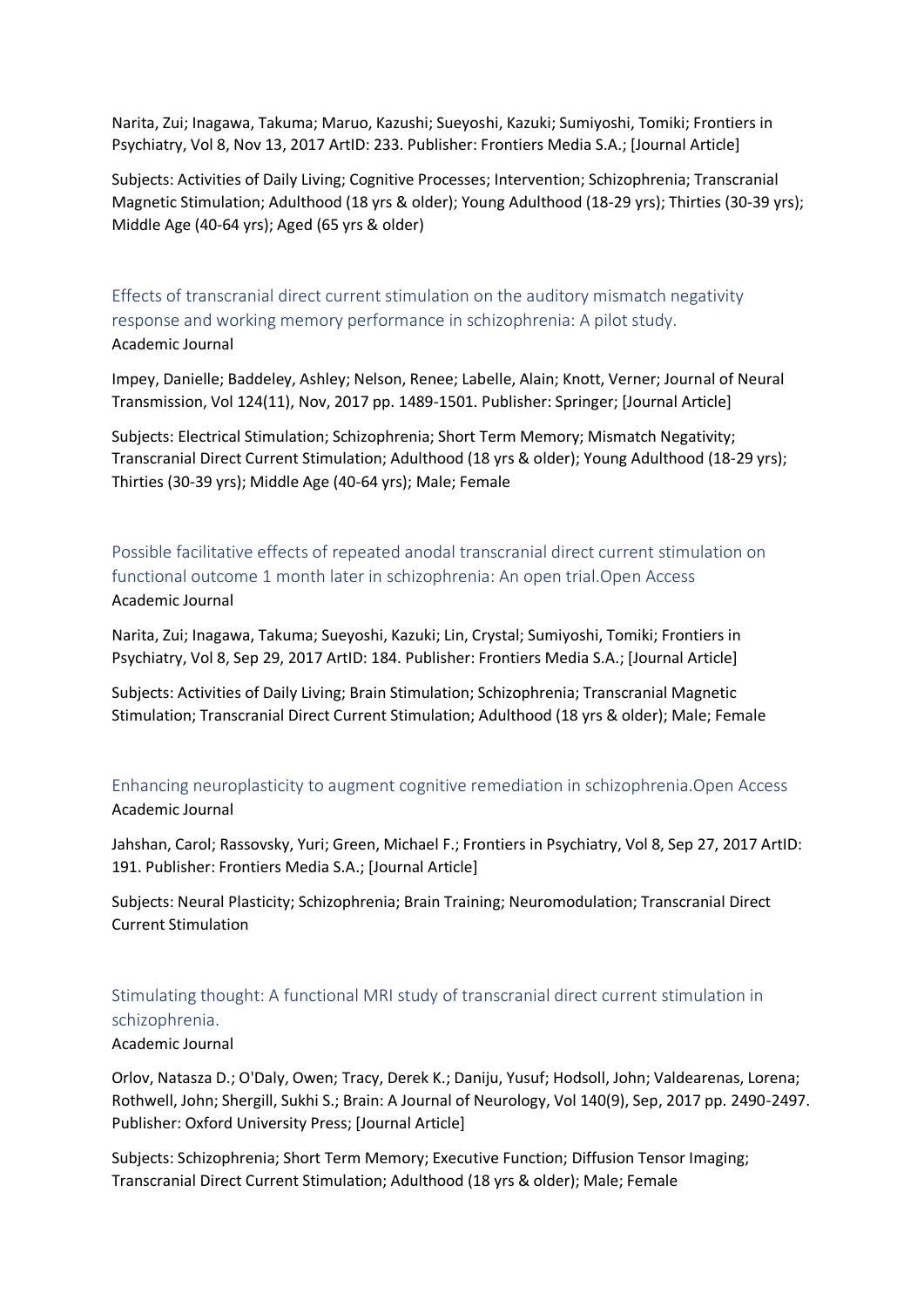<span id="page-7-0"></span>Can repetitive transcranial magnetic stimulation improve neurocognition in schizophrenia when combined with cognitive remediation? Academic Journal

Currie, Ariel; Nelson, Brent; Schizophrenia Research, Vol 183, May, 2017 pp. 161-162. Publisher: Elsevier Science; [Comment/Reply]

Subjects: Cognitive Mediation; Schizophrenia; Short Term Memory; Brain Training; Neuromodulation

<span id="page-7-1"></span>Stimulating cognition in schizophrenia: A controlled pilot study of the effects of prefrontal transcranial direct current stimulation upon memory and learning. Academic Journal

Orlov, Natasza D.; Tracy, Derek K.; Joyce, Daniel; Patel, Shinal; Rodzinka-Pasko, Joanna; Dolan, Hayley; Hodsoll, John; Collier, Tracy; Rothwell, John; Shergill, Sukhwinder S.; Brain Stimulation, Vol 10(3), May-Jun, 2017 pp. 560-566. Publisher: Elsevier Science; [Journal Article]

Subjects: Memory; Schizophrenia; Transcranial Magnetic Stimulation; Transcranial Direct Current Stimulation; Adulthood (18 yrs & older); Male; Female

<span id="page-7-2"></span>'Does a combination of virtual reality, neuromodulation and neuroimaging provide a comprehensive platform for neurorehabilitation?—A narrative review of the literature': Corrigendum.Open Access

Academic Journal

Teo, Wei-Peng; Muthalib, Makii; Yamin, Sami; Hendy, Ashlee M.; Bramstedt, Kelly; Kotsopoulos, Eleftheria; Perrey, Stephane; Ayaz, Hasan; Frontiers in Human Neuroscience, Vol 11, Feb 3, 2017 ArtID: 53. Publisher: Frontiers Media S.A.; [Erratum/Correction]

Subjects: Neuroimaging; Virtual Reality; Neurorehabilitation; Neuromodulation

<span id="page-7-3"></span>Transcranial direct current stimulation over the dorsolateral prefrontal cortex in schizophrenia: A quantitative review of cognitive outcomes.Open Access Academic Journal

Mervis, Joshua E.; Capizzi, Riley J.; Boroda, Elias; MacDonald, Angus W. III; Frontiers in Human Neuroscience, Vol 11, Feb 2, 2017 ArtID: 44. Publisher: Frontiers Media S.A.; [Journal Article]

Subjects: Prefrontal Cortex; Schizophrenia; Transcranial Magnetic Stimulation; Dorsolateral Prefrontal Cortex; Transcranial Direct Current Stimulation

<span id="page-7-4"></span>Preliminary investigation of the effects of γ-tACS on working memory in schizophrenia. Academic Journal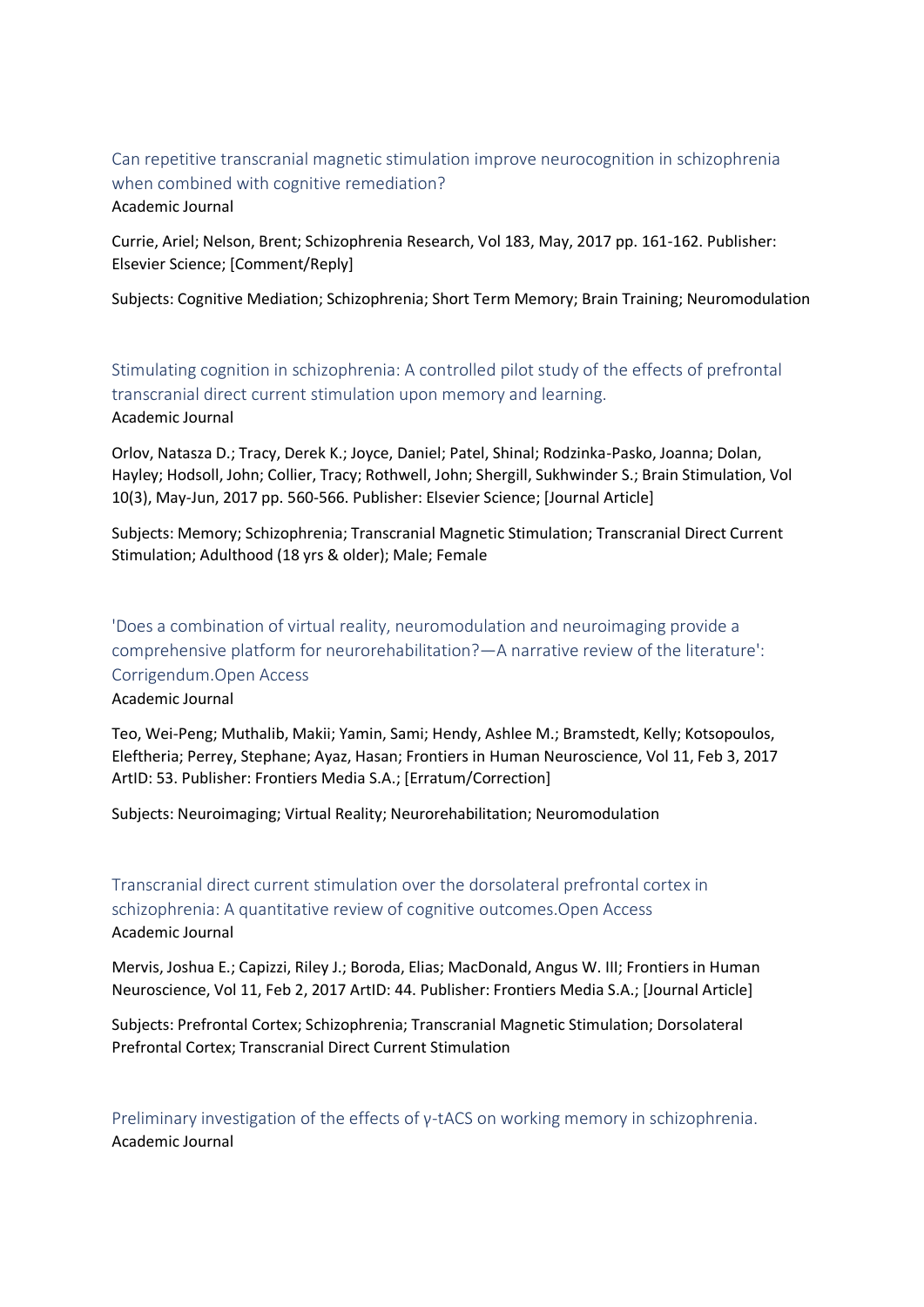Hoy, Kate E.; Whitty, Dean; Bailey, Neil; Fitzgerald, Paul B.; Journal of Neural Transmission, Vol 123(10), Oct, 2016 pp. 1205-1212. Publisher: Springer; [Journal Article]

Subjects: Schizophrenia; Short Term Memory; Adulthood (18 yrs & older); Male; Female

<span id="page-8-0"></span>Prefrontal transcranial direct current stimulation for treatment of schizophrenia with predominant negative symptoms: A double-blind, sham-controlled proof-of-concept study. Academic Journal

Palm, Ulrich; Keeser, Daniel; Hasan, Alkomiet; Kupka, Michael J.; Blautzik, Janusch; Sarubin, Nina; Kaymakanova, Filipa; Unger, Ina; Falkai, Peter; Meindl, Thomas; Ertl-Wagner, Birgit; Padberg, Frank; Schizophrenia Bulletin, Vol 42(5), Sep, 2016 pp. 1253-1261. Publisher: Oxford University Press; [Journal Article]

Subjects: Positive and Negative Symptoms; Schizophrenia; Transcranial Magnetic Stimulation; Transcranial Direct Current Stimulation; Adulthood (18 yrs & older); Young Adulthood (18-29 yrs); Thirties (30-39 yrs); Middle Age (40-64 yrs); Aged (65 yrs & older); Male; Female

<span id="page-8-1"></span>Effect of transcranial direct current stimulation (tDCS) over the prefrontal cortex combined with cognitive training for treating schizophrenia: A sham-controlled randomized clinical trial.Open Access

#### Academic Journal

Shiozawa, Pedro; Gomes, July Silveira; Ducos, Daniella Valverde; Akiba, Henrique Teruo; Dias, Álvaro Machado; Trevizol, Alisson Paulino; Uchida, Ricardo R.; Orlov, Natasza; Cordeiro, Quirino; Trends in Psychiatry and Psychotherapy, Vol 38(3), Jul-Sep, 2016 pp. 175-177. Publisher: Associação de Psiquiatria do Rio Grande do Sul; [Journal Article]

Subjects: Prefrontal Cortex; Schizophrenia; Transcranial Magnetic Stimulation; Transcranial Direct Current Stimulation; Adulthood (18 yrs & older); Male; Female

<span id="page-8-2"></span>Does a combination of virtual reality, neuromodulation and neuroimaging provide a comprehensive platform for neurorehabilitation? A narrative review of the literature.Open Access

Academic Journal

Teo, Wei-Peng; Muthalib, Makii; Yamin, Sami; Hendy, Ashlee M.; Bramstedt, Kelly; Kotsopoulos, Eleftheria; Perrey, Stephane; Ayaz, Hasan; Frontiers in Human Neuroscience, Vol 10, Jun 24, 2016 ArtID: 284. Publisher: Frontiers Media S.A.; [Journal Article]

Subjects: Neuroimaging; Virtual Reality; Neurorehabilitation; Neuromodulation

<span id="page-8-3"></span>Transcranial stimulation of the dorsolateral prefrontal cortex prevents stress-induced working memory deficits. Academic Journal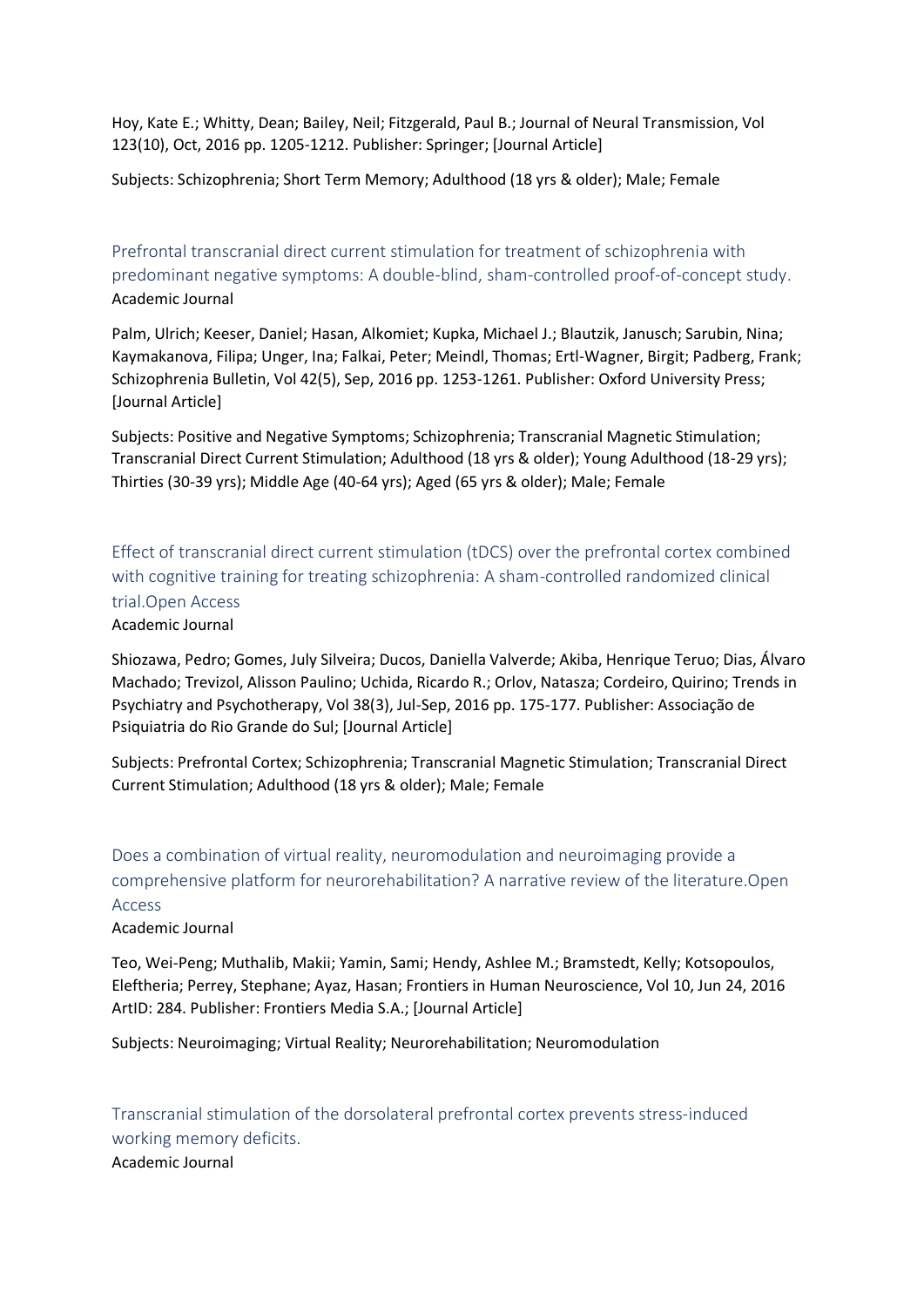Bogdanov, Mario; Schwabe, Lars; The Journal of Neuroscience, Vol 36(4), Jan 27, 2016 pp. 1429- 1437. Publisher: Society for Neuroscience; [Journal Article]

Subjects: Brain Stimulation; Prefrontal Cortex; Short Term Memory; Dorsolateral Prefrontal Cortex; Adulthood (18 yrs & older); Young Adulthood (18-29 yrs); Thirties (30-39 yrs); Male; Female

<span id="page-9-0"></span>TDCS produces incremental gain when combined with working memory training in patients with schizophrenia: A proof of concept pilot study. Academic Journal

Nienow, Tasha M.; Lim, Kelvin O.; MacDonald, Angus W. III; Schizophrenia Research, Vol 172(1-3), Jan, 2016 pp. 218-219. Publisher: Elsevier Science; [Letter]

Subjects: Cognitive Mediation; Schizophrenia; Short Term Memory; Brain Training; Neuromodulation; Adulthood (18 yrs & older)

<span id="page-9-1"></span>Effects of transcranial direct current stimulation (tDCS) on cognition, symptoms, and smoking in schizophrenia: A randomized controlled study.

Academic Journal

Smith, Robert C.; Boules, Sylvia; Mattiuz, Sanela; Youssef, Mary; Tobe, Russell H.; Sershen, Henry; Lajtha, Abel; Nolan, Karen; Amiaz, Revital; Davis, John M.; Schizophrenia Research, Vol 168(1-2), Oct, 2015 pp. 260-266. Publisher: Elsevier Science; [Journal Article]

Subjects: Cognition; Electrical Stimulation; Psychiatric Symptoms; Schizophrenia; Tobacco Smoking; Adulthood (18 yrs & older); Male; Female

<span id="page-9-2"></span>Left dorsolateral prefrontal cortex anodal tDCS effects on negative symptoms in schizophrenia.

#### Academic Journal

Gomes, July Silveira; Shiozawa, Pedro; Dias, Álvaro Machado; Ducos, Daniella Valverde; Akiba, Henrique; Trevizol, Alisson Paulino; Bikson, Marom; Aboseria, Mohamed; Gadelha, Ary; de Lacerda, Aciolly Luiz Tavares; Cordeiro, Quirino; Brain Stimulation, Vol 8(5), Sep-Oct, 2015 pp. 989-991. Publisher: Elsevier Science; [Journal Article]

Subjects: Drug Therapy; Positive and Negative Symptoms; Prefrontal Cortex; Schizophrenia; Transcranial Magnetic Stimulation; Adulthood (18 yrs & older); Young Adulthood (18-29 yrs); Thirties (30-39 yrs); Male; Female

## <span id="page-9-3"></span>The effect of transcranial Direct Current Stimulation on gamma activity and working memory in schizophrenia.

#### Academic Journal

Hoy, Kate E.; Bailey, Neil W.; Arnold, Sara L.; Fitzgerald, Paul B.; Psychiatry Research, Vol 228(2), Aug 15, 2015 pp. 191-196. Publisher: Elsevier Science; [Journal Article]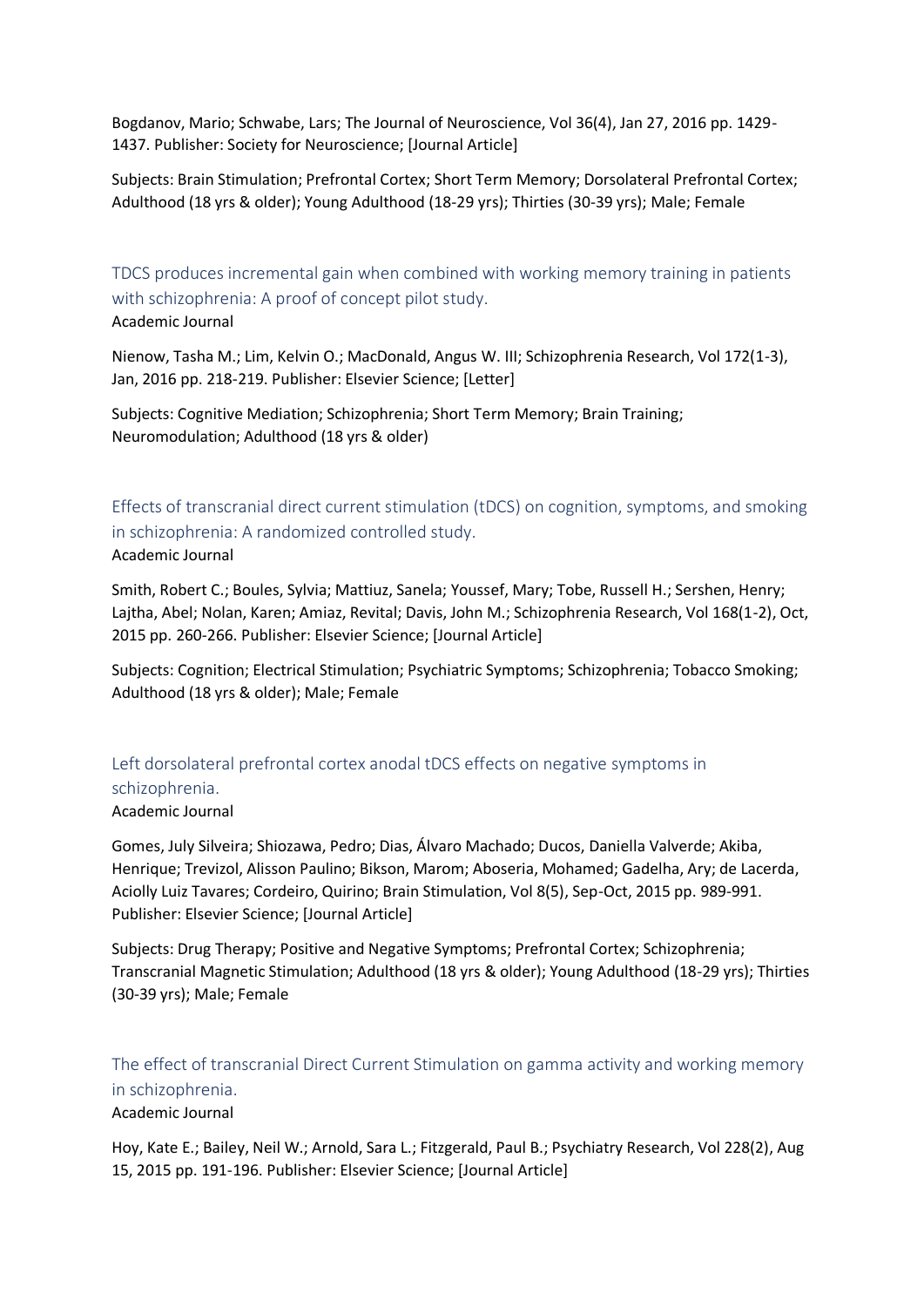Subjects: Prefrontal Cortex; Schizophrenia; Short Term Memory; Transcranial Magnetic Stimulation; Gamma Rhythm; Adulthood (18 yrs & older); Male; Female

# <span id="page-10-0"></span>Targeting negative symptoms in schizophrenia: Results from a proof-of-concept trial assessing prefrontal anodic tDCS protocol.

Academic Journal

Kurimori, Milton; Shiozawa, Pedro; Bikson, Marom; Aboseria, Mohamed; Cordeiro, Quirino; Schizophrenia Research, Vol 166(1-3), Aug, 2015 pp. 362-363. Publisher: Elsevier Science; [Letter]

Subjects: Positive and Negative Symptoms; Schizophrenia; Adulthood (18 yrs & older); Male; Female

## <span id="page-10-1"></span>Synchronizing theta oscillations with direct-current stimulation strengthens adaptive control in the human brain.

Academic Journal

Reinhart, Robert M. G.; Zhu, Julia; Park, Sohee; Woodman, Geoffrey F.; PNAS Proceedings of the National Academy of Sciences of the United States of America, Vol 112(30), Jul 28, 2015 pp. 9448- 9453. Publisher: National Academy of Sciences; [Journal Article]

Subjects: Brain; Schizophrenia; Oscillatory Network; Transcranial Direct Current Stimulation

# <span id="page-10-2"></span>The effect of transcranial direct current stimulation on social cognition in schizophrenia: A preliminary study.

#### Academic Journal

Rassovsky, Yuri; Dunn, Walter; Wynn, Jonathan; Wu, Allan D.; Iacoboni, Marco; Hellemann, Gerhard; Green, Michael F.; Schizophrenia Research, Vol 165(2-3), Jul, 2015 pp. 171-174. Publisher: Elsevier Science; [Journal Article]

Subjects: Neurocognition; Schizophrenia; Social Cognition; Transcranial Magnetic Stimulation; Transcranial Direct Current Stimulation; Adulthood (18 yrs & older); Male; Female

## <span id="page-10-3"></span>Transcranial direct current stimulation to enhance cognitive remediation in schizophrenia. Academic Journal

Tarur Padinjareveettil, Aparna Menon; Rogers, Jeffrey; Loo, Colleen; Martin, Donel; Brain Stimulation, Vol 8(2), Mar, 2015 pp. 305-309. Publisher: Elsevier Science; [Letter]

Subjects: Cognitive Rehabilitation; Intervention; Schizophrenia; Transcranial Magnetic Stimulation; Transcranial Direct Current Stimulation; Adulthood (18 yrs & older); Young Adulthood (18-29 yrs); Thirties (30-39 yrs); Male; Female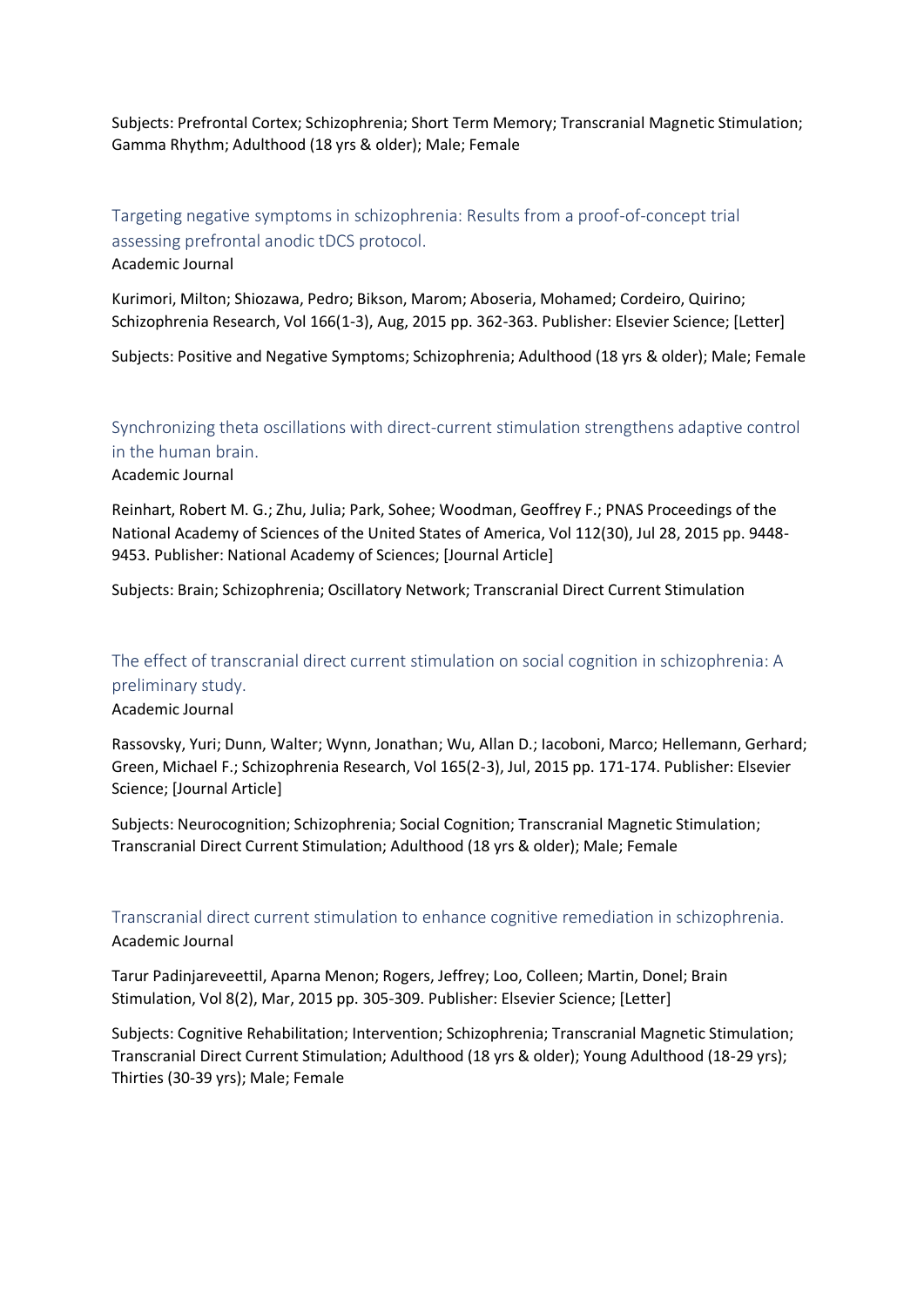# <span id="page-11-0"></span>Smoking restores impaired LTD-like plasticity in schizophrenia: A transcranial direct current stimulation study.

### Academic Journal

Strube, Wolfgang; Bunse, Tilmann; Nitsche, Michael A.; Wobrock, Thomas; Aborowa, Richard; Misewitsch, Kristina; Herrmann, Maximiliane; Falkai, Peter; Hasan, Alkomiet; Neuropsychopharmacology, Vol 40(4), Mar, 2015 pp. 822-830. Publisher: Nature Publishing Group; [Journal Article]

Subjects: Neurotransmission; Schizophrenia; Tobacco Smoking; Transcranial Direct Current Stimulation; Adulthood (18 yrs & older); Young Adulthood (18-29 yrs); Thirties (30-39 yrs); Middle Age (40-64 yrs); Male; Female

# <span id="page-11-1"></span>Transcranial direct current stimulation for memory enhancement: From clinical research to animal models.Open Access

### Academic Journal

Bennabi, Djamila; Pedron, Solène; Haffen, Emmanuel; Monnin, Julie; Peterschmitt, Yvan; Van Waes, Vincent; Frontiers in Systems Neuroscience, Vol 8, Sep 4, 2014 ArtID: 159. Publisher: Frontiers Media S.A.; [Journal Article]

Subjects: Animal Models; Electrical Brain Stimulation; Major Depression; Treatment Effectiveness Evaluation; Transcranial Direct Current Stimulation

## <span id="page-11-2"></span>An investigation into the effects of tDCS dose on cognitive performance over time in patients with schizophrenia.

Academic Journal

Hoy, Kate E.; Arnold, Sara L.; Emonson, Melanie R. L.; Daskalakis, Zafiris J.; Fitzgerald, Paul B.; Schizophrenia Research, Vol 155(1-3), May, 2014 pp. 96-100. Publisher: Elsevier Science; [Journal Article]

Subjects: Brain Stimulation; Cognitive Ability; Electrical Stimulation; Schizophrenia; Transcranial Direct Current Stimulation; Adulthood (18 yrs & older); Male; Female

## <span id="page-11-3"></span>Can transcranial direct current stimulation (tDCS) alleviate symptoms and improve cognition in psychiatric disorders? Academic Journal

Mondino, Marine; Bennabi, Djamila; Poulet, Emmanuel; Galvao, Filipe; Brunelin, Jerome; Haffen, Emmanuel; The World Journal of Biological Psychiatry, Vol 15(4), May, 2014 pp. 261-275. Publisher: Informa Healthcare; [Journal Article]

Subjects: Mental Disorders; Psychopharmacology; Transcranial Magnetic Stimulation; Transcranial Direct Current Stimulation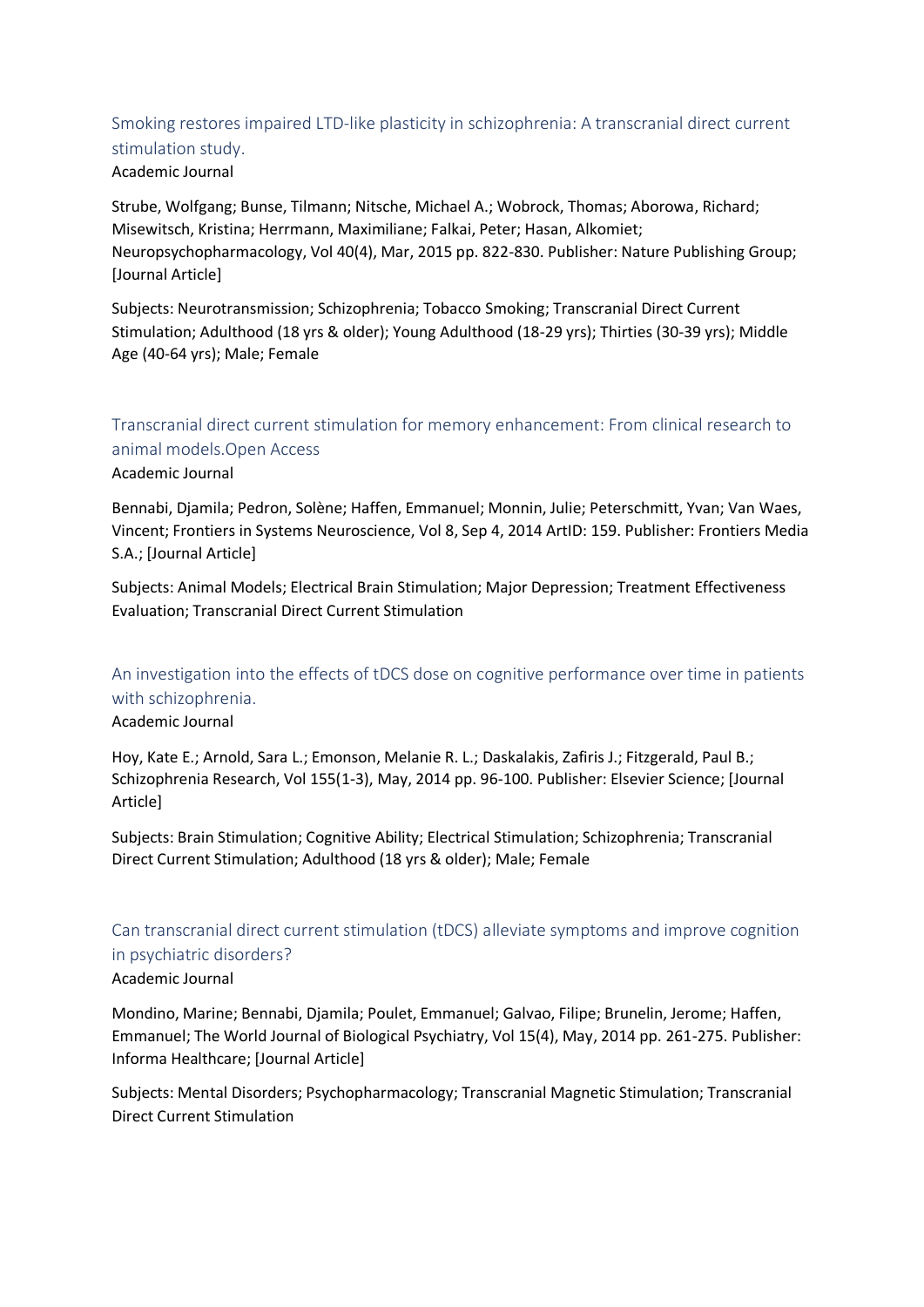# <span id="page-12-0"></span>Modulation of corollary discharge dysfunction in schizophrenia by tDCS: Preliminary evidence.

#### Academic Journal

Nawani, Hema; Bose, Anushree; Agarwal, Sri Mahavir; Shivakumar, Venkataram; Chhabra, Harleen; Subramaniam, Aditi; Kalmady, Sunil; Narayanaswamy, Janardhanan C.; Venkatasubramanian, Ganesan; Brain Stimulation, Vol 7(3), May, 2014 pp. 486-488. Publisher: Elsevier Science; [Letter]

Subjects: Hallucinations; Schizophrenia; Transcranial Magnetic Stimulation; Transcranial Direct Current Stimulation; Adulthood (18 yrs & older); Male; Female

<span id="page-12-1"></span>Working memory improvement with non-invasive brain stimulation of the dorsolateral prefrontal cortex: A systematic review and meta-analysis. Academic Journal

Brunoni, André Russowsky; Vanderhasselt, Marie-Anne; Brain and Cognition, Vol 86, Apr, 2014 pp. 1- 9. Publisher: Elsevier Science; [Journal Article]

Subjects: Prefrontal Cortex; Reaction Time; Short Term Memory; Transcranial Magnetic Stimulation; Dorsolateral Prefrontal Cortex

### <span id="page-12-2"></span>Transcranial direct current stimulation in schizophrenia.Open Access

Academic Journal

Agarwal, Sri Mahavir; Shivakumar, Venkataram; Bose, Anushree; Subramaniam, Aditi; Nawani, Hema; Chhabra, Harleen; Kalmady, Sunil V.; Narayanaswamy, Janardhanan C.; Venkatasubramanian, Ganesan; Clinical Psychopharmacology and Neuroscience, Vol 11(3), Dec, 2013 pp. 118-125. Publisher: Korean College of Neuropsychopharmacology; [Journal Article]

Subjects: Auditory Hallucinations; Electrical Brain Stimulation; Neural Plasticity; Pathophysiology; Schizophrenia

## <span id="page-12-3"></span>Prefrontal transcranial direct current stimulation (tDCS) changes negative symptoms and functional connectivity MRI (fcMRI) in a single case of treatment-resistant schizophrenia. Academic Journal

Palm, Ulrich; Keeser, Daniel; Blautzik, Janusch; Pogarell, Oliver; Ertl-Wagner, Birgit; Kupka, Michael Josef; Reiser, Maximilian; Padberg, Frank; Schizophrenia Research, Vol 150(2-3), Nov, 2013 pp. 583- 585. Publisher: Elsevier Science; [Letter]

Subjects: Schizophrenia; Transcranial Magnetic Stimulation; Treatment Resistant Disorders; Transcranial Direct Current Stimulation; Adulthood (18 yrs & older); Young Adulthood (18-29 yrs); Male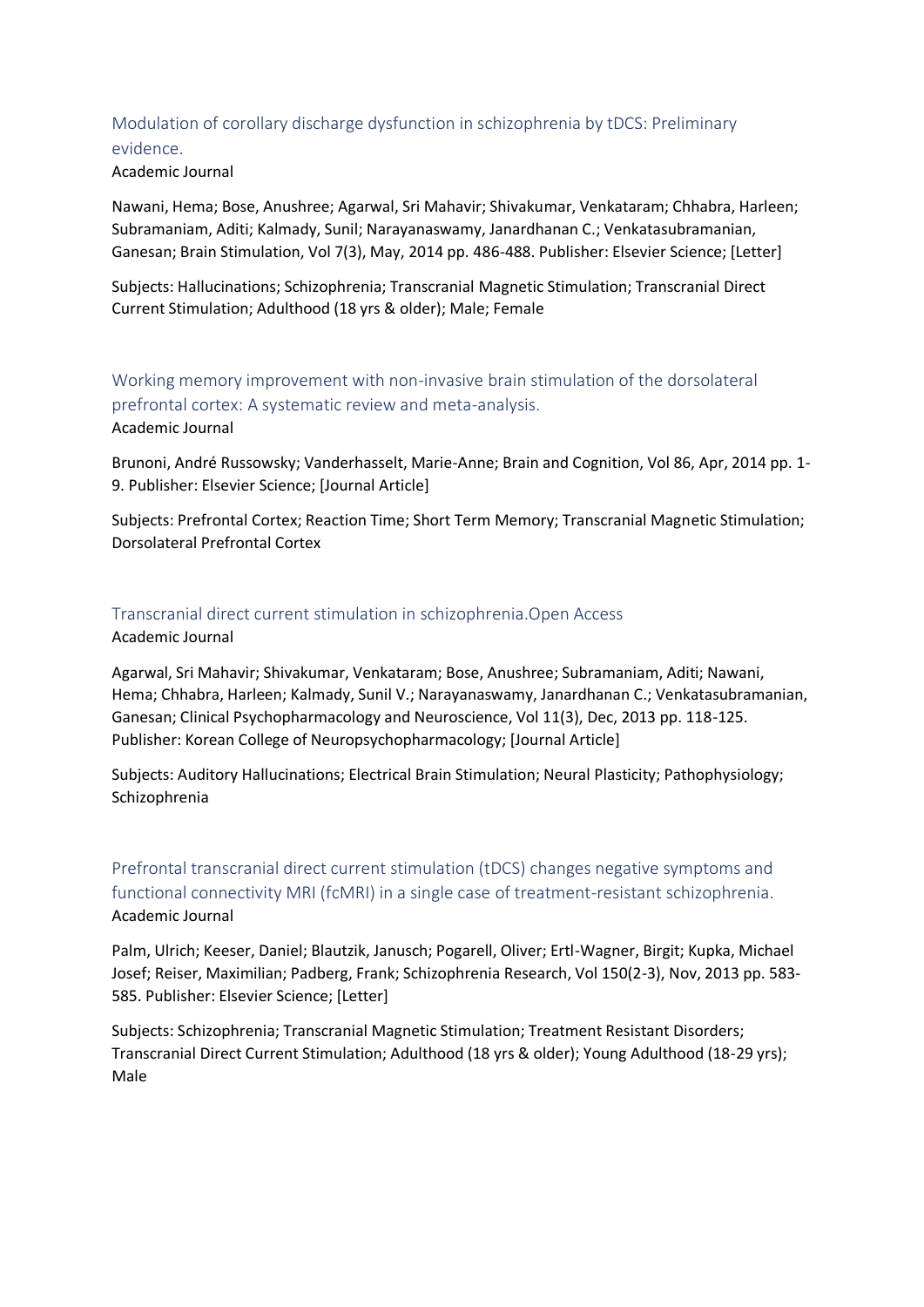## <span id="page-13-0"></span>Effects of transcranial direct current stimulation during sleep on memory performance in patients with schizophrenia. Academic Journal

Göder, Robert; Baier, Paul Christian; Beith, Bente; Baecker, Cora; Seeck-Hirschner, Mareen; Junghanns, Klaus; Marshall, Lisa; Schizophrenia Research, Vol 144(1-3), Mar, 2013 pp. 153-154. Publisher: Elsevier Science; [Letter]

Subjects: Memory; Schizophrenia; Sleep; Transcranial Magnetic Stimulation; Transcranial Direct Current Stimulation; Adulthood (18 yrs & older)

<span id="page-13-1"></span>Neuroplasticity-based brain stimulation interventions in the study and treatment of schizophrenia. A review. Academic Journal

Rajji, Tarek K.; Rogasch, Nigel C.; Daskalakis, Zafiris J.; Fitzgerald, Paul B.; The Canadian Journal of Psychiatry / La Revue canadienne de psychiatrie, Vol 58(2), Feb, 2013 pp. 93-98. Publisher: Canadian Psychiatric Assn; [Journal Article]

Subjects: Brain Stimulation; Schizophrenia; Transcranial Magnetic Stimulation

<span id="page-13-2"></span>Can noninvasive brain stimulation enhance cognition in neuropsychiatric disorders? Academic Journal

Demirtas-Tatlidede, Asli; Vahabzadeh-Hagh, Andrew M.; Pascual-Leone, Alvaro; Neuropharmacology, Vol 64, Jan, 2013 pp. 566-578. Publisher: Elsevier Science; [Journal Article]

Subjects: Brain Stimulation; Cognition; Mental Disorders

#### <span id="page-13-3"></span>Developing treatments for impaired cognition in schizophrenia.

Academic Journal

Minzenberg, Michael J.; Carter, Cameron S.; Trends in Cognitive Sciences, Vol 16(1), Jan, 2012 pp. 35- 42. Publisher: Elsevier Science; [Journal Article]

Subjects: Cognitive Impairment; Psychiatric Symptoms; Schizophrenia; Treatment

<span id="page-13-4"></span>Improving working memory: Exploring the effect of transcranial random noise stimulation and transcranial direct current stimulation on the dorsolateral prefrontal cortex. Academic Journal

Mulquiney, Paul G.; Hoy, Kate E.; Daskalakis, Zafiris J.; Fitzgerald, Paul B.; Clinical Neurophysiology, Vol 122(12), Dec, 2011 pp. 2384-2389. Publisher: Elsevier Science; [Journal Article]

Subjects: Auditory Stimulation; Electrical Stimulation; Prefrontal Cortex; Short Term Memory; Adulthood (18 yrs & older); Male; Female